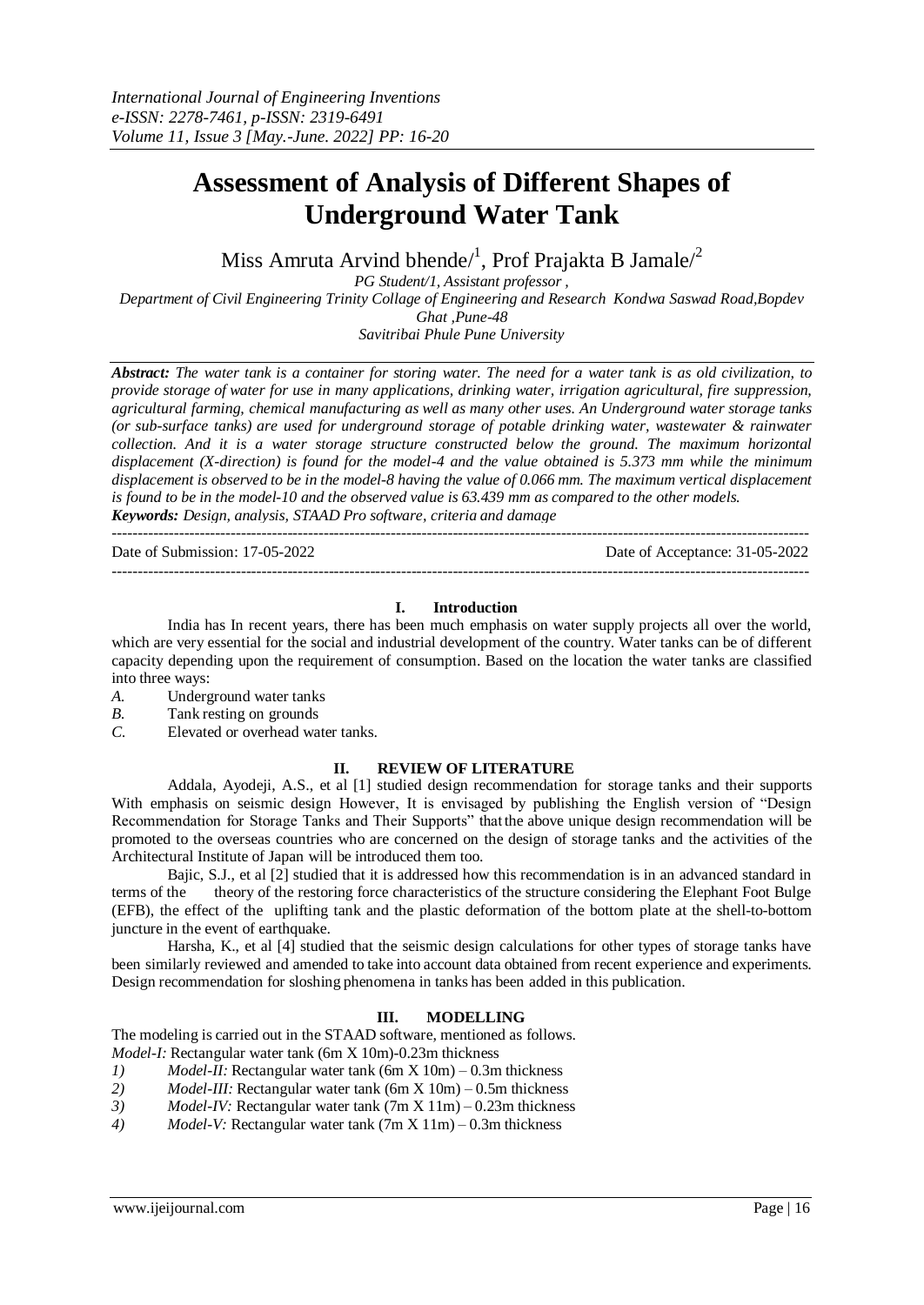

Fig. No.1: Dimensions of Model-I



Fig. No.3: Dimensions of Model-IV

**IV. RESULTS**

The analysis is carried out in STAAD software and the results in terms of shear force, bending moment and other parameter is obtained as follows.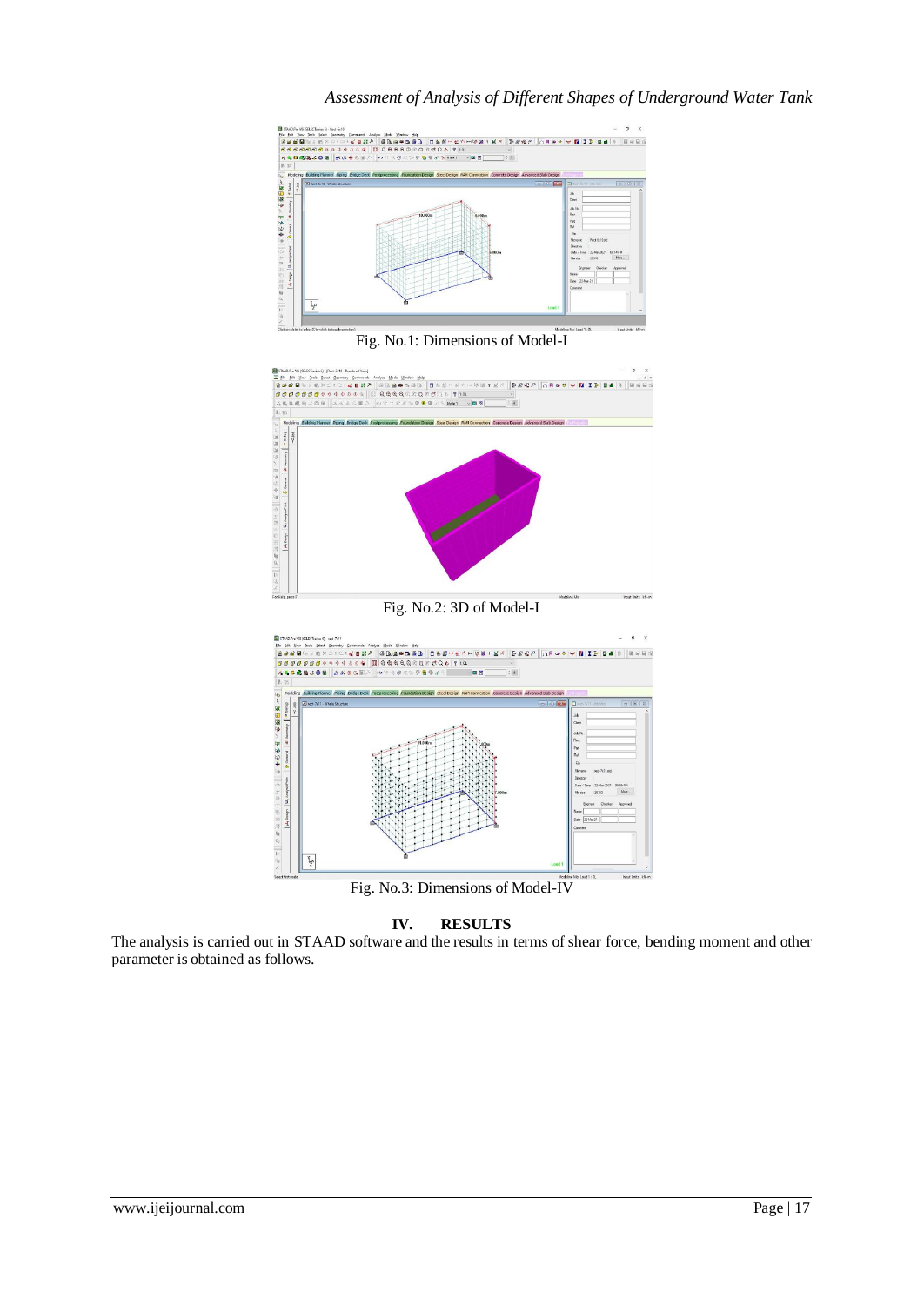

Fig. No.4: Maximum absolute stress for model-I



Fig. No.5: Maximum top Principal stress of model-I

Table No 1- Displacement Of model 2

|         |      | Horizontal   | Vertical | Horizontal | Resultant |
|---------|------|--------------|----------|------------|-----------|
|         | Node | $X$ mm       | Y mm     | Z mm       | mm        |
| Max X   | 176  | 1.472        | $-0.009$ | $\Omega$   | 1.472     |
| Min X   | 297  | $-1.472$     | $-0.009$ | $\Omega$   | 1.472     |
| Max Y   | 11   | 0.007        | 0.035    | 0.128      | 0.133     |
| Min Y   | 121  | $\Omega$     | $-0.702$ | $-0.075$   | 0.706     |
| Max Z   | 436  | $\Omega$     | $-0.04$  | 7.364      | 7.364     |
| Min Z   | 18   | $\Omega$     | $-0.04$  | $-7.364$   | 7.364     |
| Max rX  | 121  | $\Omega$     | $-0.3$   | $-0.013$   | 0.3       |
| Min rX  | 350  | $\Omega$     | $-0.3$   | 0.013      | 0.3       |
| Max rY  | 12   | 0.002        | $-0.036$ | $-3.922$   | 3.922     |
| Min rY  | 433  | 0.002        | $-0.036$ | 3.922      | 3.922     |
| Max rZ  | 171  | 0.078        | $-0.463$ | $\Omega$   | 0.469     |
| Min rZ  | 242  | $-0.078$     | $-0.463$ | $\Omega$   | 0.469     |
| Max Rst | 18   | $\mathbf{0}$ | $-0.04$  | $-7.364$   | 7.364     |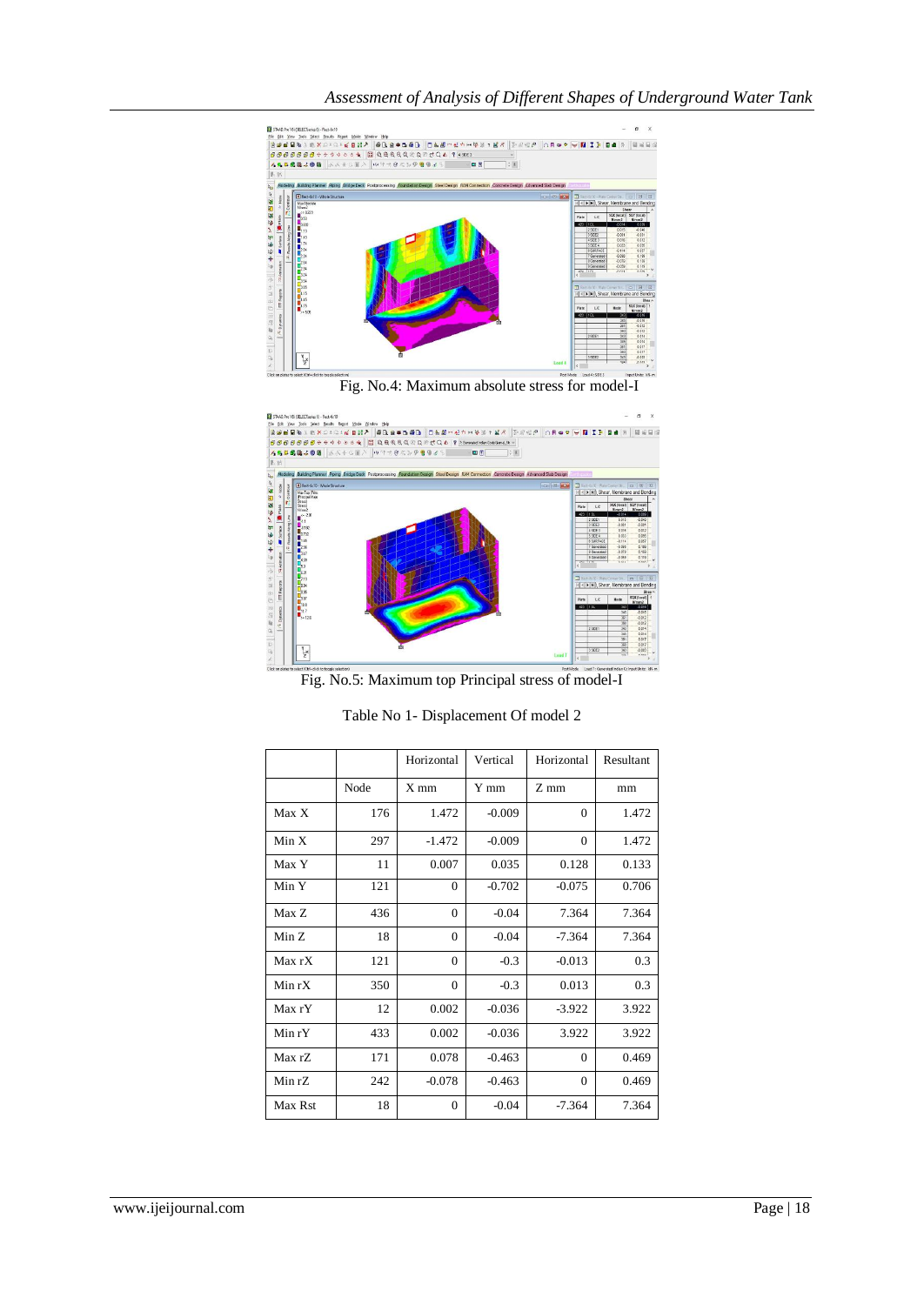

Fig No 6- Top Principal Stresses on model –III



Fig. No.7: Maximum absolute stress on the model-IV



Fig. No.8: Maximum absolute stresses on model-V

## **V. CONCLUSION**

The conclusions from the above study are as follows:

*A.* The maximum horizontal displacement (X-direction) is found for the model-4 and the value obtained is 5.373 mm while theminimum displacement is observed to be in the model-8 having the value of 0.066 mm.

*B.* The maximum vertical displacement is found to be in the model-4 and the observed value is 63.439 mm as compared to the other models.

*C.* The maximum horizontal reaction (Fx-kN) is observed to be in the model-4 and the value obtained is 640.936 kN while theminimum reaction is in the model-8 and the obtained value is 57.05 kN.

*D.* The maximum horizontal reaction (Fz-kN) is observed to be in the model-3 and the value obtained is 426.932 kN while theminimum reaction is in the model-8 and the obtained value is 56.7 kN.